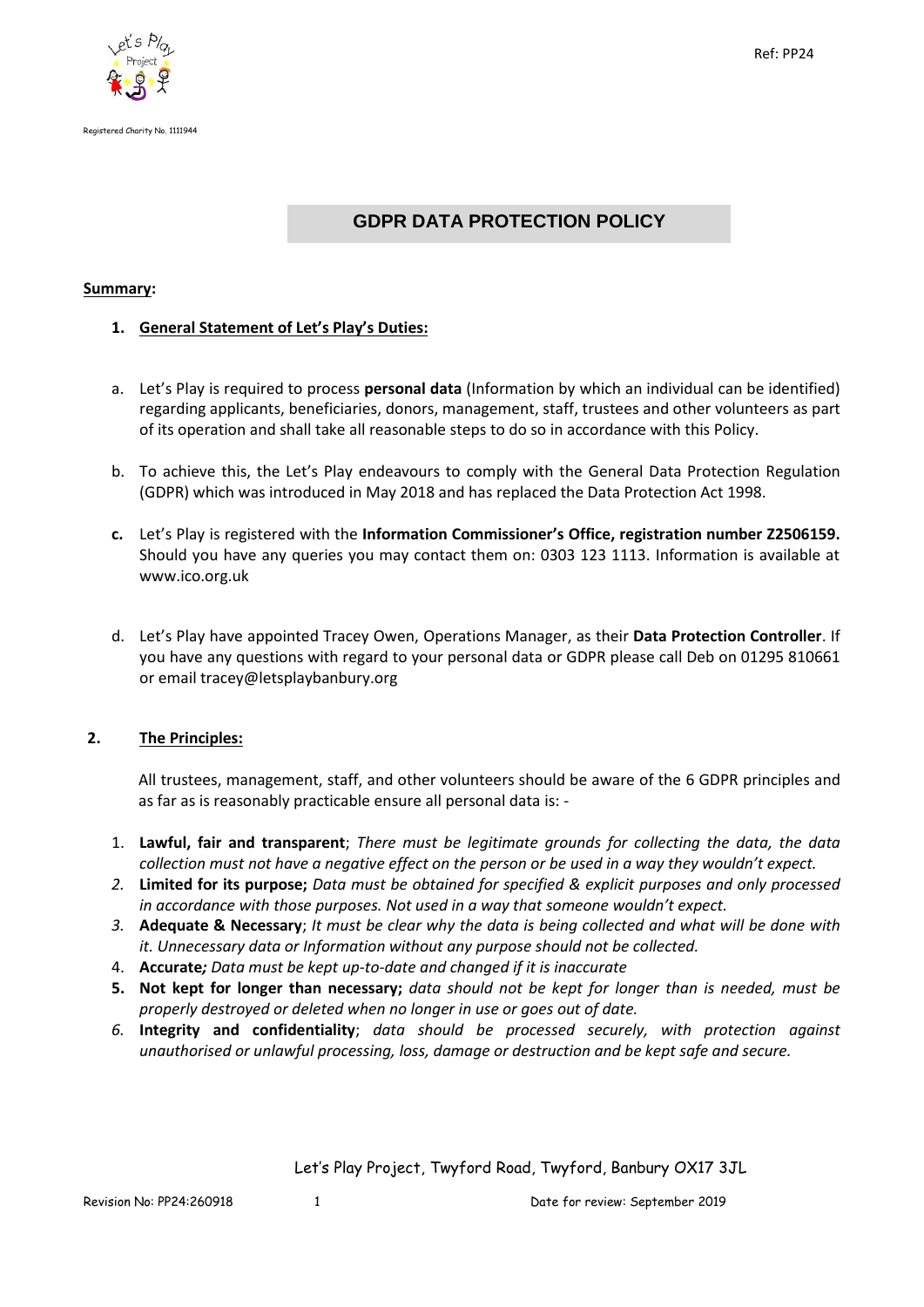#### **3. Personal Data:**

Personal data covers both facts and opinions about an individual. It includes information necessary for applicants, beneficiaries, donors, management, staff, trustees and other volunteers such as name, location data, identification number, online identifier; it may also include information about the person's health and appraisals.

#### **3.1 Processing of Personal Data & Consent**

- a. Consent must be a positive indication. It cannot be referred from silence, inactivity or preticked boxes.
- b. Consent will only be accepted where it is freely given, specific, informed and an unambiguous indication of the individuals wishes.
- c. Where consent is given a record will be kept documenting how & and when consent was given.
- d. Any information which falls under the definition of personal data will remain confidential and will only be disclosed to third parties with the consent of the individual. Individuals must be informed of how their data is being used.
- e. Individuals have the right to withdraw consent at any time.
- f. A proper physical & technical security system must be used to keep personal information safe and secure, and not be exposed to undue security risks.

# **3.2 Sensitive Personal Data:**

Let's Play may, from time to time, be required to process sensitive personal data regarding applicants, beneficiaries, leaders and trustees. Where sensitive personal data is processed by the Charity, the explicit consent of the individual will generally be sought in writing. Sensitive personal data include:

- a. Medical information
- b. Religious or other beliefs
- c. Education and training details
- d. Family lifestyle and social circumstances
- e. Financial details
- f. Physical or mental health condition
- g. The commission or alleged commission of an offence

Let's Play Project, Twyford Road, Twyford, Banbury OX17 3JL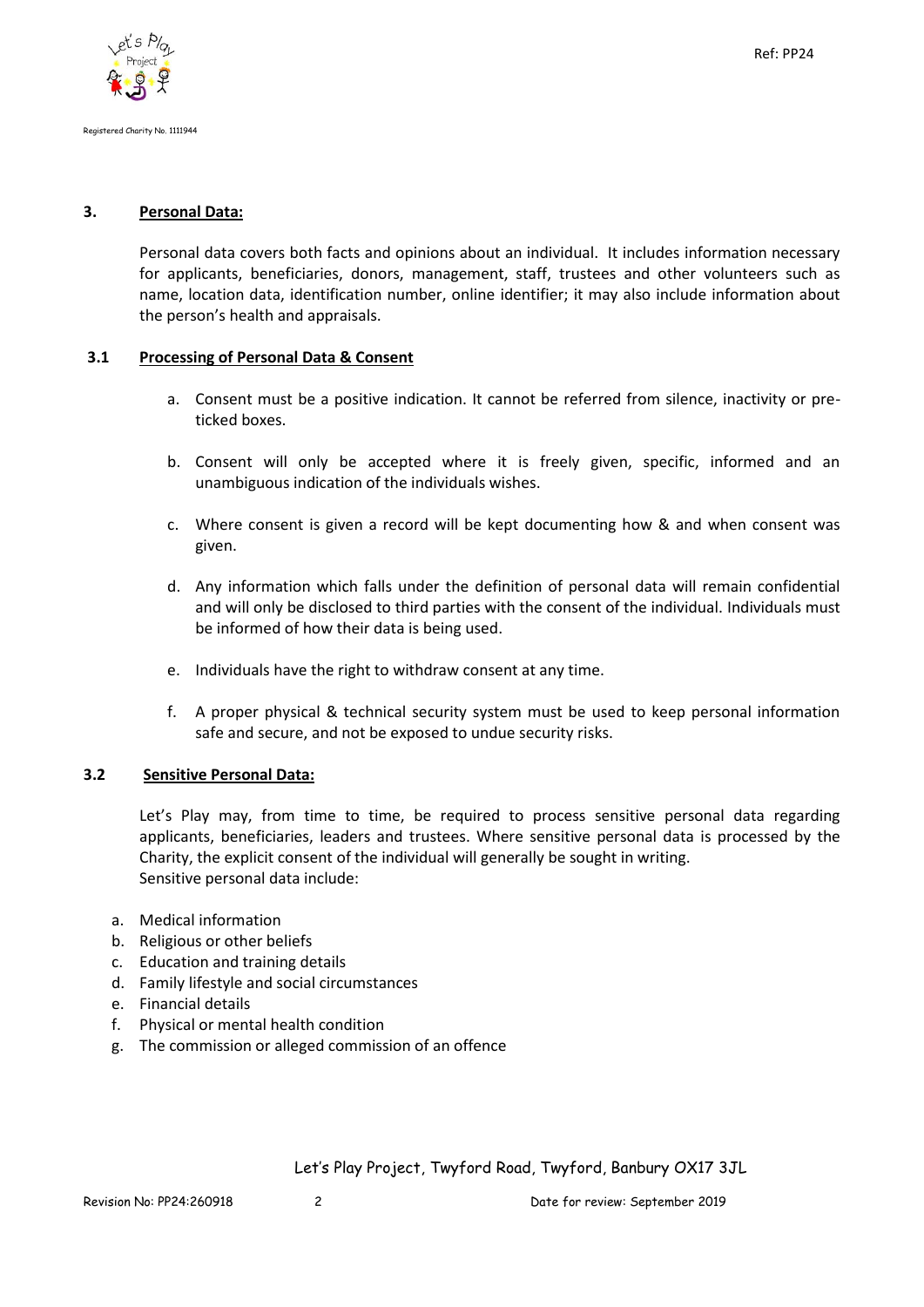

# **3.3 Individuals Rights**

Individuals have the right to access to information held by Let's Play. Any individual wishing to access his/her personal data should make a *Subject Access Request* in writing via email or post to Tracey Owen, Data Protection Controller. Let's Play will respond to any written requests as soon as is reasonably practicable and within 30 days. Individuals also have the right to stop their personal data being used if it is causing distress via the *Right to Restrict Processing*, prevent it from being used for direct marketing, have inaccurate data changed *Right to Rectification*, and claim compensation for damaging data breaches. In certain cases, individuals have the right to request that specific data be deleted or destroyed via the *Right to Erasure*. Individuals can only request information relevant to themselves.

# **Let's Play has a responsibility to establish whether the information requested by an individual is relevant to the person requesting it.**

The *Right to be Forgotten* under GDPR means an individual can request that online content is removed from an organisations database. The *Data Portability Act* means that a person can request all their personal data be transferred to another system for free.

#### **3.4 Accuracy:**

Let's Play will ensure that all personal data held in relation to applicants, beneficiaries, management, staff, donors, trustees and other volunteers are accurate. Individuals must notify the Data Protection Controller/Officer of any changes to information held about them. An individual has the right to request that inaccurate information about them be erased.

# **4. Data Protection Controller**

Let's Play has appointed the Project Manager, as **Data Protection Controller** who will ensure that all personal data is processed in compliance with the principles of the GDPR

In addition, Let's Play will ensure that:-

- a. Everyone managing and handling personal information understands that they are contractually responsible for following good data protection practice.
- b. Everyone managing and handling personal information is appropriately trained to do so.
- c. Everyone managing and handling personal information is appropriately supervised.
- d. Queries about handling personal information are promptly and courteously dealt with.
- e. Methods of handling personal information are clearly described.

Let's Play Project, Twyford Road, Twyford, Banbury OX17 3JL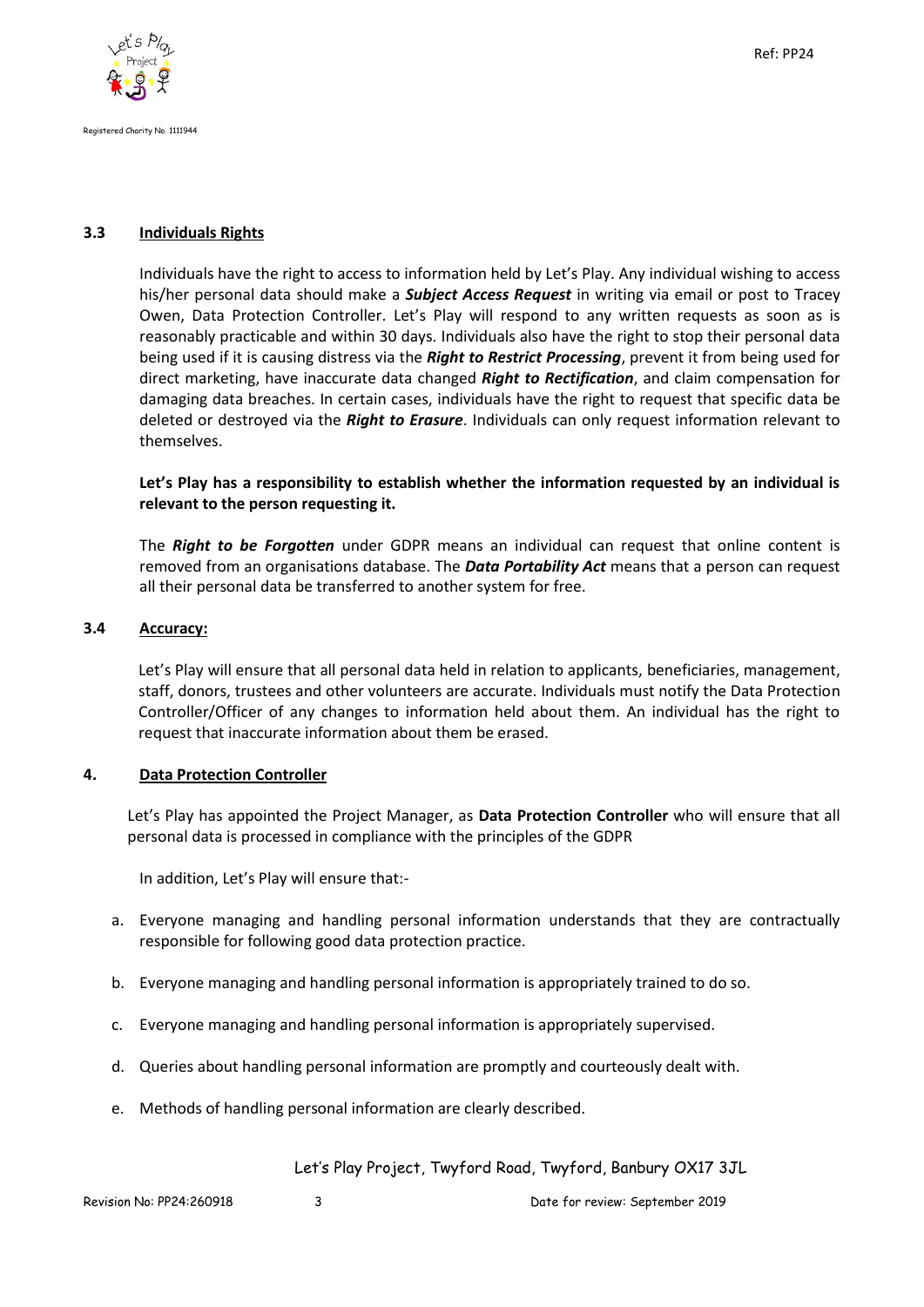

- Registered Charity No. 1111944
	- f. A regular review and audit is made of the way personal information is held, managed and used.
	- g. Methods of handling personal information are regularly assessed and evaluated.
	- h. Performance with handling personal information is regularly assessed and evaluated.
	- i. A breach of the rules and procedures identified in this policy by a member of staff is a potential breach of the Code of Conduct and may lead to disciplinary action being taken.

# **4.1 Enforcement:**

If anyone believes that Let's Play has not complied with this Policy or acted in accordance with the GDPR, the individual should inform the Data Protection Controller/Officer appointed by Let's Play.

# **4.2 Information Security Policy:**

- a. Personal or sensitive personal data can only be disclosed to authorised persons on a need to know basis and with the consent of the individuals concerned.
- b. No personal or sensitive personal data can be disclosed without authorisation from the Data Protection Controller
- c. All nomination papers, additional information, interview notes etc. will be stored by named trustees and assessors at Let's Play and will only be accessible to authorised personnel. All information kept on authorised computers will be password-protected. Backup copies of information stored on computers will be made regularly and will be kept in the secure fire proof safe. Papers sent to interviewers must be kept in a secure place and only accessible to authorised personnel. All such papers will be collected in after the interviews and shredded.
- d. Personal and sensitive personal data will only be kept as long as is necessary.
- e. All personnel involved in any way with the handling of personal and sensitive personal data will be trained on Let's Play Project's data protection policies, security systems and procedures. All breaches of security will be investigated should they occur.
- f. Any emails which contain sensitive or personal information as defined above will only be sent to the recipient via a secure email using Egress.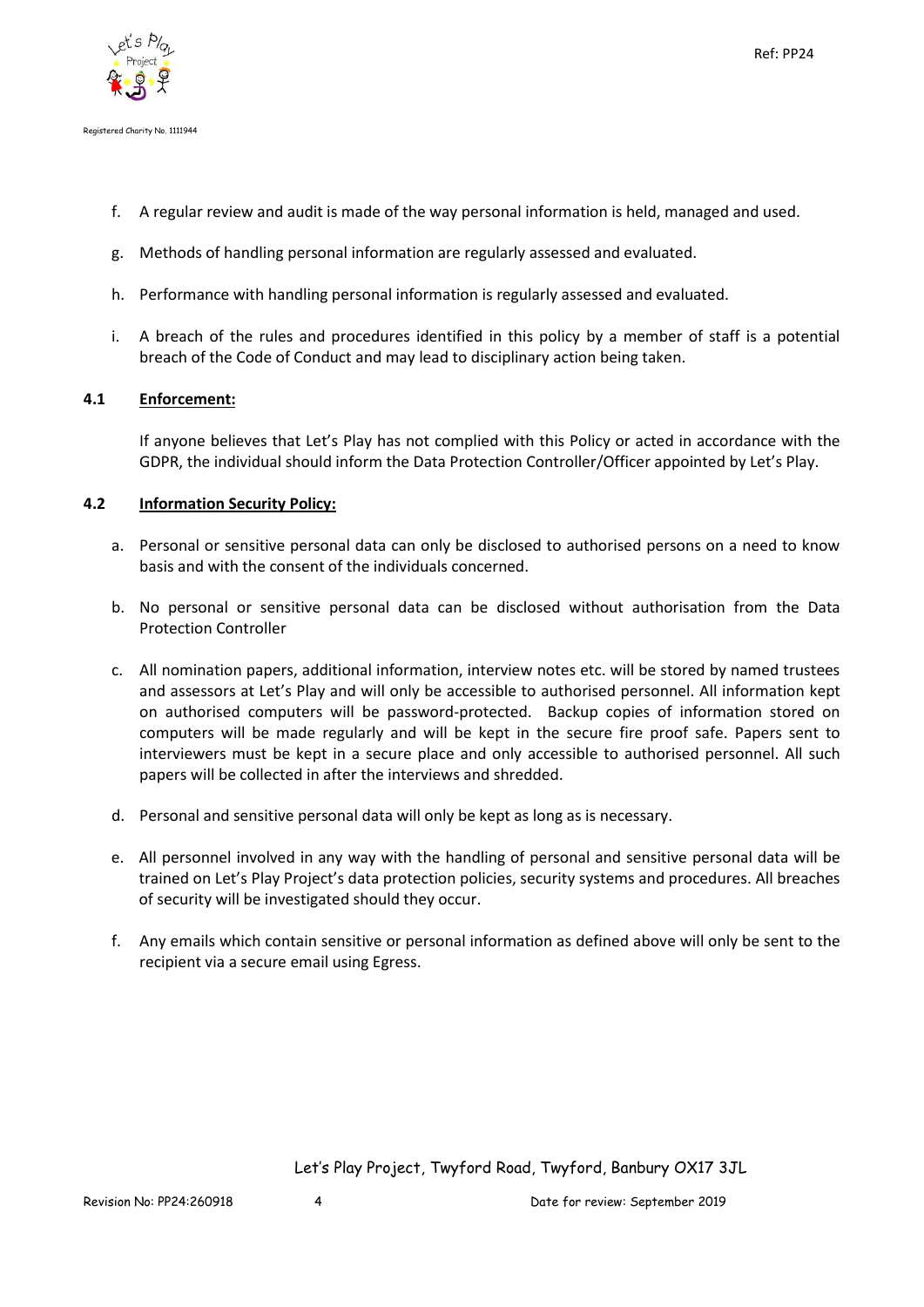

# **5. Protection of Personal Data:**

- **a.** The Let's Play Project is registered under the **Information Commissioner's Office No. Z2506159**
- b. Data Protection concerns safeguarding data about individuals to maintain their privacy, and good information management practice.
- **c.** Data Protection covers "manual" records including paper, microfilm, and other media as well as those processed by information technology of any kind.

# **6. Data Retention**

Let's Play will;

- a. not keep personal data longer than necessary
- b. delete personal data as soon as practicable
- c. Paper documents will be shredded or destroyed

# **7. Data Breach**

- a. A data breach refers to a breach of security leading to the destruction, loss, alteration, unauthorised disclosure of, or access to personal data.
- b. Let's Play will ensure all staff understand and are made aware of what constitutes a breach as part of their training.
- c. If a breach is likely to result in a risk to the rights and freedoms of individuals, the relevant supervisory authority will be informed. This should be within 72 hours of Let's Play becoming aware of the breach.